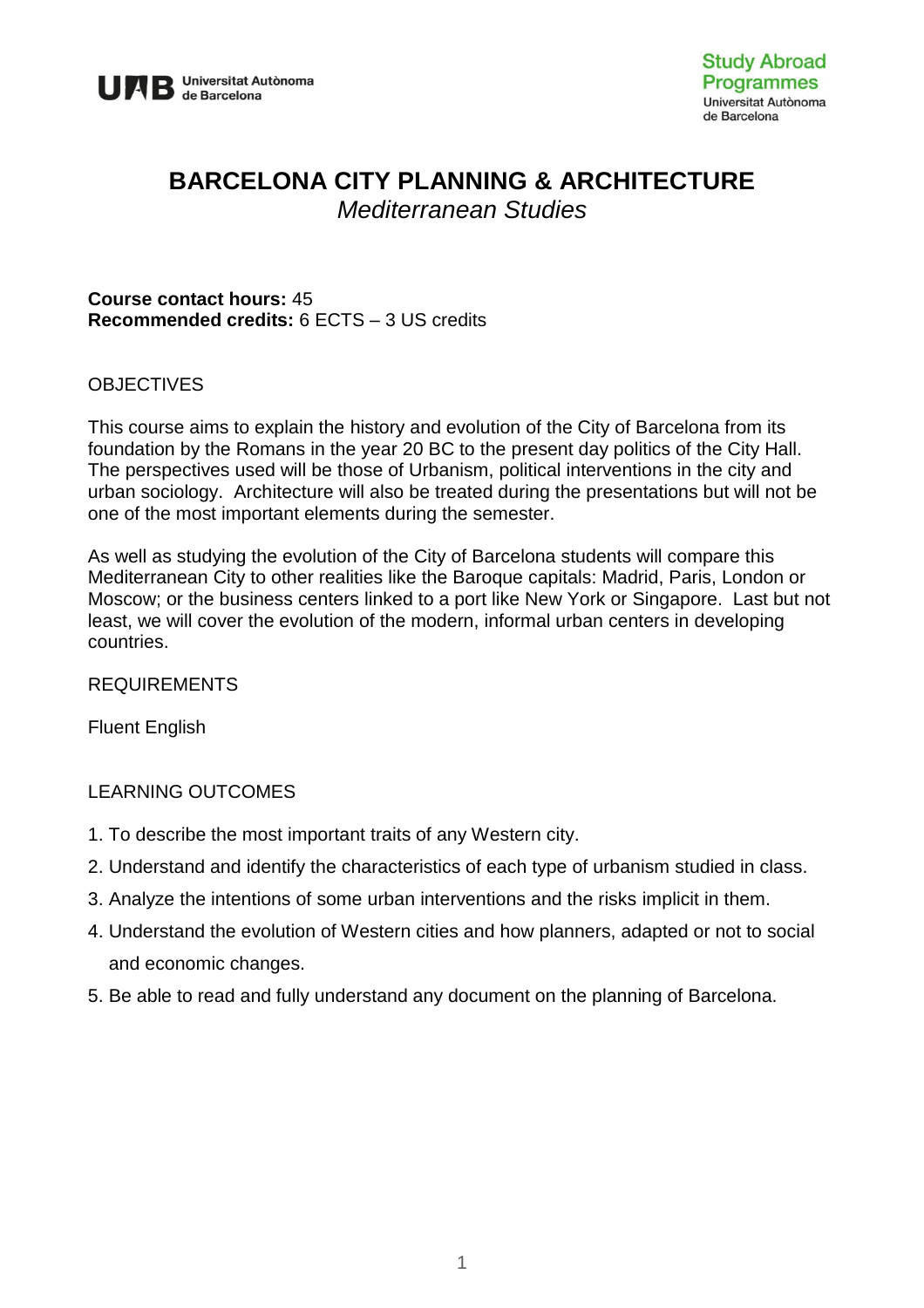

## **CONTENTS**

- The Foundation of Barcelona
- The Medieval City
- *La Ciutadella* and *la Barceloneta*
- Modern Urbanism
- *L'Eixample*
- The Expo of 1888 and the Expansion of 1897
- Modernism and the Expo of 1929
- Republic and Civil War
- Francisco Franco and Planning
- Transition to Democracy and the PGM
- The Olympics
- After the Olympics, 1992-2004
- Barcelona since 2004

## TEACHING METHODOLOGY

Classes will be conducted in lecture format. Lectures start by explaining the topics covered in the session and why they are relevant. They are interactive from the start and individual student participation is encouraged. Lectures are combined with group exercises with the aim of consolidating the knowledge acquired during the lecture. The last part of the semester will be fully articulated through presentations. It is therefore important that not only the students presenting, but also those listening, are fully aware of the materials used.

#### ASSESSMENT CRITERIA

Mid-term exam: 30% Test: 30% Presentations: 10% Participation: 10% Class Activity: 10% Final exam: 10%

#### **BIBLIOGRAPHY**

Required reading:

Ealham, C. (2005) Class, Culture and Conflict in Barcelona 1898–1937. London: Routledge.

Kaplan, T. (1992) Red City, Blue Period. Social Movements in Picasso's Barcelona, Berkeley: University of California Press.

Mackay, D. (1985) Modern Architecture in Barcelona, 1854-1939. Sheffield: University of Sheffield Printing Unit.